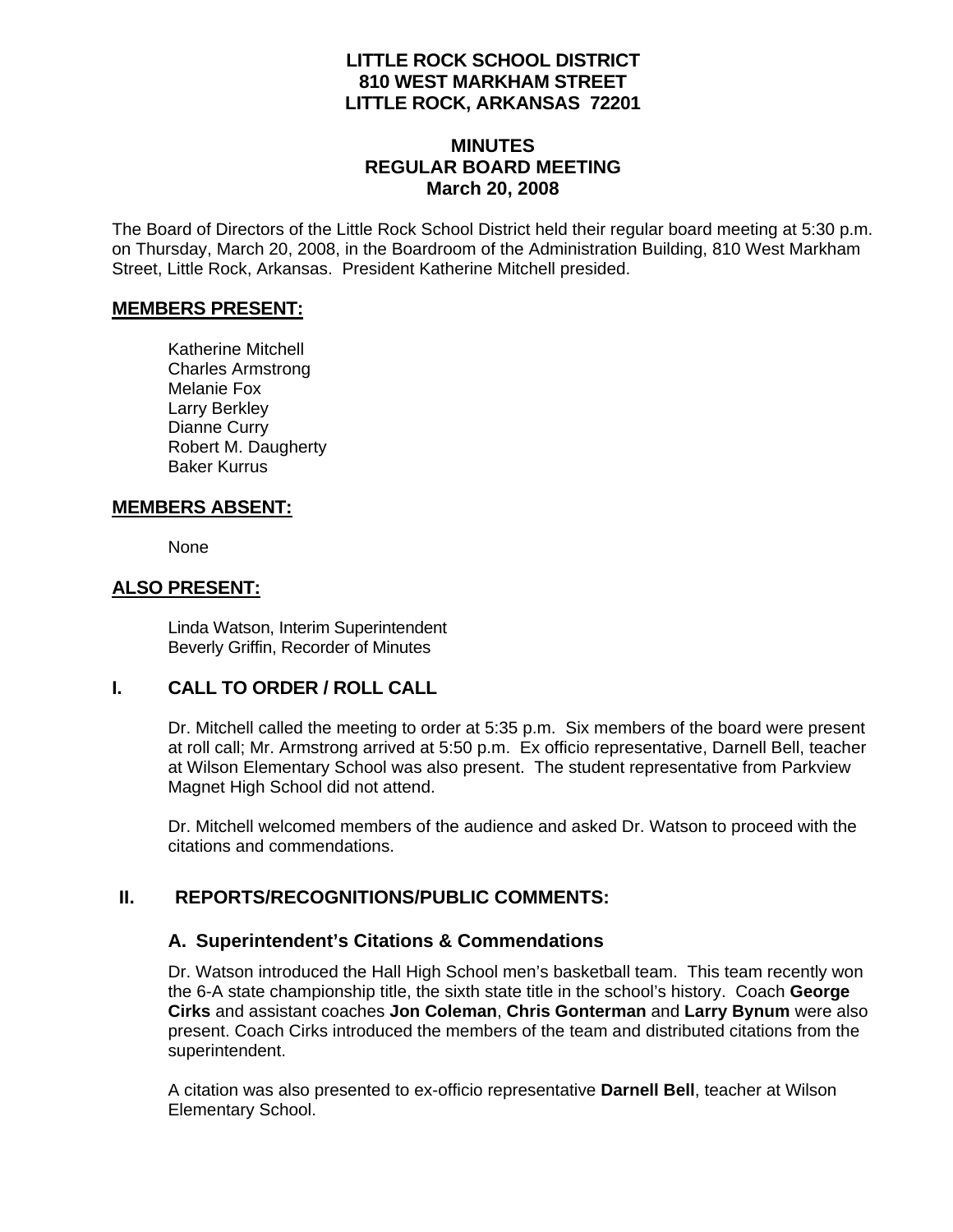### **B. Partners in Education**

*Debbie Milam* announced the upcoming Evening for the Stars, which will be held this year at the Little Rock Zoo on Tuesday, April 22, at 5:30 p.m.

Two new partnerships were presented for the board's review and approval:

**Central High School**, represented by *Nancy Rousseau and Sheila Wright,* partnering with **Little Rock Wastewater Utility**, represented by *John Jarrett* 

**Meadowcliff Elementary,** represented by *Karen Carter*, partnering with **Metropolitan National Bank – University Branch**

Ms. Curry moved to accept the new partnerships; Mr. Armstrong seconded the motion and it **carried unanimously**.

#### **C. Remarks from Citizens**

*Kevin Dedner* addressed the board concerning the sale of the Mitchell building. He reported that he lives in the Wright Avenue neighborhood, and he asked the board to reconsider the future use of the building. He expressed support for the city's interest in the property and their intent to use it as a stabilizing fixture for the community. He objected to the neighborhood association's assigning of their rights to purchase to an individual who may not have the continuing resources to improve and increase the value of the property. He appealed to the board to "do what is best for our neighborhood."

*Lisa Black* introduced Ruth Shepherd, Lynn Parker, and other members of the Public Education Foundation Board. She encouraged the Board to consider an open process to select a permanent superintendent for the LRSD. She read a prepared statement that encouraged the board to allow an opportunity for the community to meet the candidates prior to the appointment and to participate in the selection process. She expressed support for Dr. Watson, however she stated that the superintendent is not only accountable to the board, but also serves every parent and taxpayer in the community. She closed by stating that a competitive selection process would build trust with members of the community.

*Otis Kirkland* introduced himself as a parent, grandparent, district supporter and local photographer. He expressed concerns about opportunities for minority vendors in the LRSD, particularly photographers. He stated belief that there should be a requirement to award at least 10% of the district's business to minority vendors. He asked for an opportunity to provide the school pictures for our students.

**Carrie Porter** expressed concern regarding the sale of the Mitchell building. She stated that she lives across the street from the school and that she didn't believe selling the school to an individual, Dr. Blevins, was "the right fit" for the neighborhood. She expressed support for the city of Little Rock's proposal to purchase the building and stated that safety, excessive noise, and increased traffic were all of concern to her family. She noted the repairs and renovation that will be needed to maintain the building and she questioned whether Dr. Blevins would be able to afford to maintain the facility.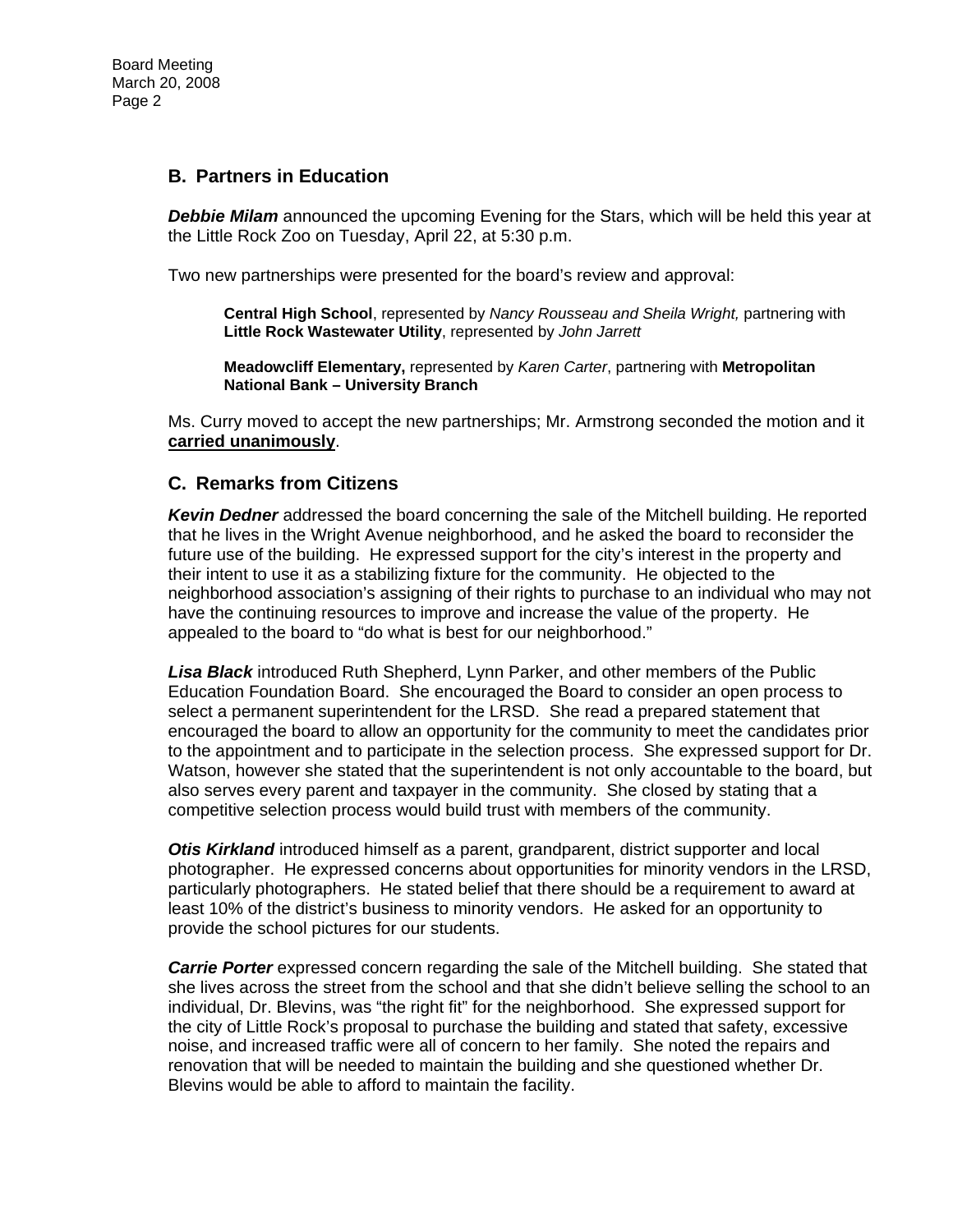Board Meeting March 20, 2008 Page 3

## **D. Little Rock PTA Council**

**Patty Barker**, first vice president of the PTA Council, addressed the board. She thanked the staff at J. A. Fair for hosting the March Council meeting, and expressed appreciation for the students who presented drama and poetry performances. She invited board members to attend the next Council meeting on Tuesday, April 8<sup>th</sup>, at M.L. King Elementary School. She also provided a reminder of the upcoming state PTA Convention on May 9-10, at the Holiday Inn in Springdale, and she encouraged PTA members to attend.

## **E. Little Rock Classroom Teachers Association**

**Cathy Kohler** reported that the CTA staff was moving back to their offices after having been relocated for several months due to flood damages at their building. She expressed support for the appointment of Dr. Watson as superintendent and noted the importance of building collaborative relationships within the administration and staff. She stressed the importance of making teachers feel valued as a contributing part of the educational process. She reported that the professional development committee is functioning and that the community conversations will increase public support for closing the achievement gap.

## **IV. REPORTS AND COMMUNICATIONS**

### **A. Remarks from Board Members**

*Ms. Fox* reported that she read to second grade students at Franklin Elementary last week on Dr. Seuss' birthday. She wished teachers and students a restful spring break.

*Ms. Curry* also read at Franklin Elementary, and she encouraged others to support the schools, our district, and our children.

**Dr. Mitchell** expressed relief that the investigation is over and that she, Dr. Watson and other district employees had been cleared of any wrongdoing. She offered a challenge to parents to become more involved in the schools, to visit with teachers and counselors, and to offer their support in making the school environment more conducive to learning. She wished the listeners a good spring break and a Happy Easter.

*Dr. Daugherty* stated that he was proud of the position that Attorney General Dustin McDaniel had taken against payday lenders in the state. He noted that these businesses take advantage of poor people and that anything affecting lower income families affects the children in our schools. He thanked ACORN for a letter received today which expressed support for the appointment of Dr. Watson as superintendent of the district.

*Mr. Armstrong* paraphrased Hillary Clinton's quote that "it takes a village to raise a child" and stated that it takes all of us to education our children. He asked for parents to become involved in the schools.

### **B. Report: Gains Model – Dr. Charity Smith**

*Dr. Charity Smith,* Assistant Commissioner for Academic Accountability with the Arkansas Department of Education, provided an overview of the Gains Model. Act 35 provides legislative requirements to increase academic achievement, and the Gains Model will provide a means of comparing test scores from 2006-2007 with the scores achieved in 2007-2008.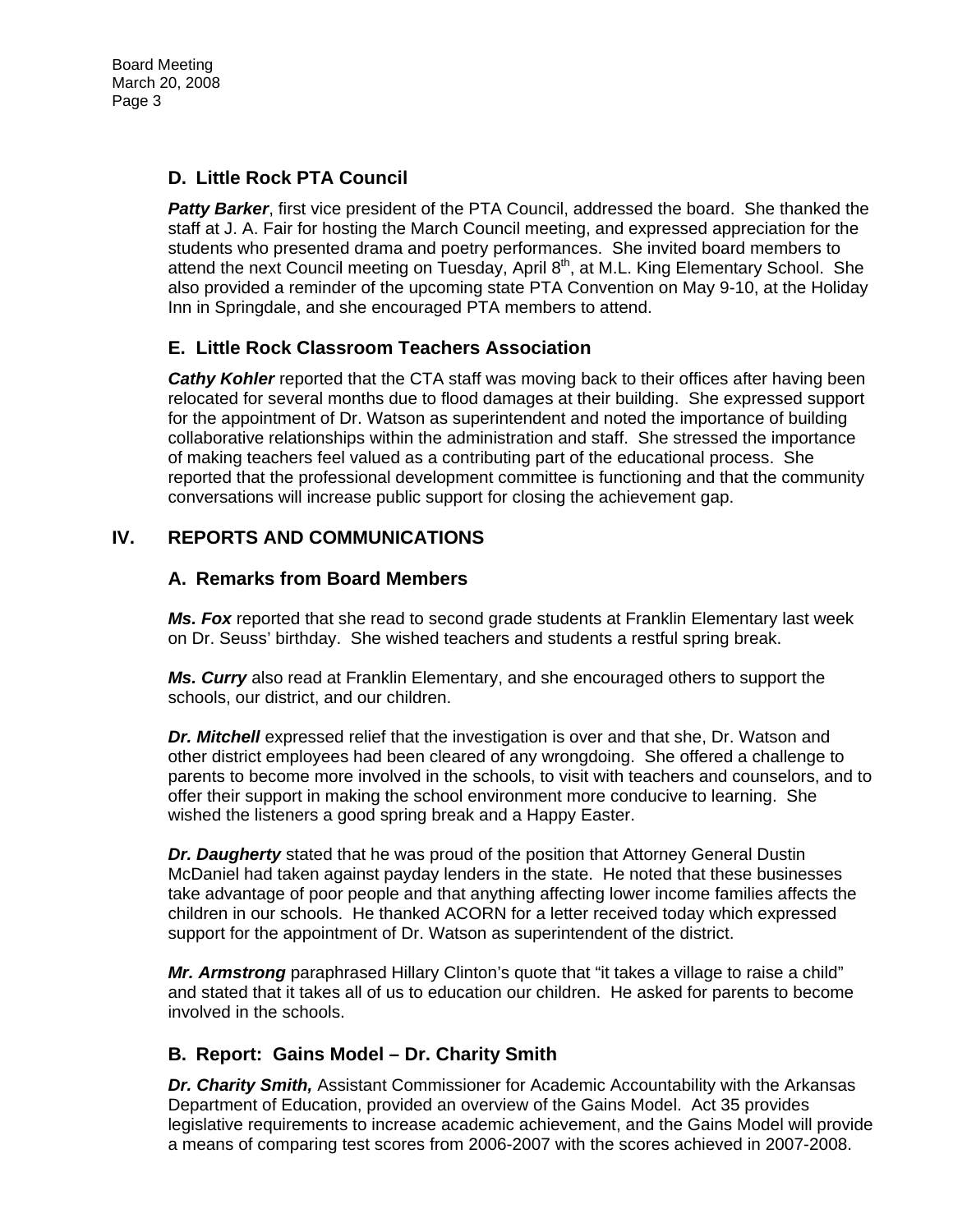Dr. Smith provided an information overview of academic achievement and performance gains in the state and noted that Arkansas ranks  $8<sup>th</sup>$  in the nation. She responded to questions from the board and distributed copies of the information provided in the PowerPoint presentation.

# **C. Report: Read 180 Expense Worksheet**

Information was requested by the board and a summary worksheet was provided as part of the agenda. Dr. Watson responded to questions regarding the additional implementation of Read 180 components.

# **D. Report: Compass Learning Expense Worksheet**

Information was requested by the board and provided as part of the agenda. Dr. Watson reported that the schools had been asked to implement Compass Learning and Read 180 in their before school, after school, and Saturday school programs.

Ms. Fox asked whether these programs would be evaluated for effectiveness, and she questioned whether these programs had a positive impact on student achievement. Dr. Watson responded and reported that the schools may move to a web based program so that parents and students can access the tools from home.

# **E. Legal Update**

Attorneys Chris Heller and Khayyam Eddings were present to provide information and respond to questions from the board. Mr. Heller reported that the recent oral arguments before the Eighth Circuit Court in St. Louis were available in audio at the court's website. He reported that he expected a response within two or three months, however the court has been known to take much longer.

Mr. Eddings reported that the request for an opinion from the state attorney general on responding to requests received under the Freedom of Information Act had been forwarded to Senator Irma Hunter Brown. Senator Brown agreed to submit it on behalf of the district. Mr. Eddings will continue to review requests as they are received and will report to the board once there is an opinion from the attorney general.

# **F. Report: District Annual Yearly Progress (AYP)**

Information on the district's AYP designation by the Arkansas Department of Education was requested by the board and provided as part of the agenda. Dr. Watson responded to questions and reported that the administration was developing accountability instruments for teachers and administrators. These instruments will be presented to the board in April or May.

# **G. Budget Update**

No report.

### **H. Internal Auditors Report**

Mr. Becker's report was provided as an attachment to the agenda.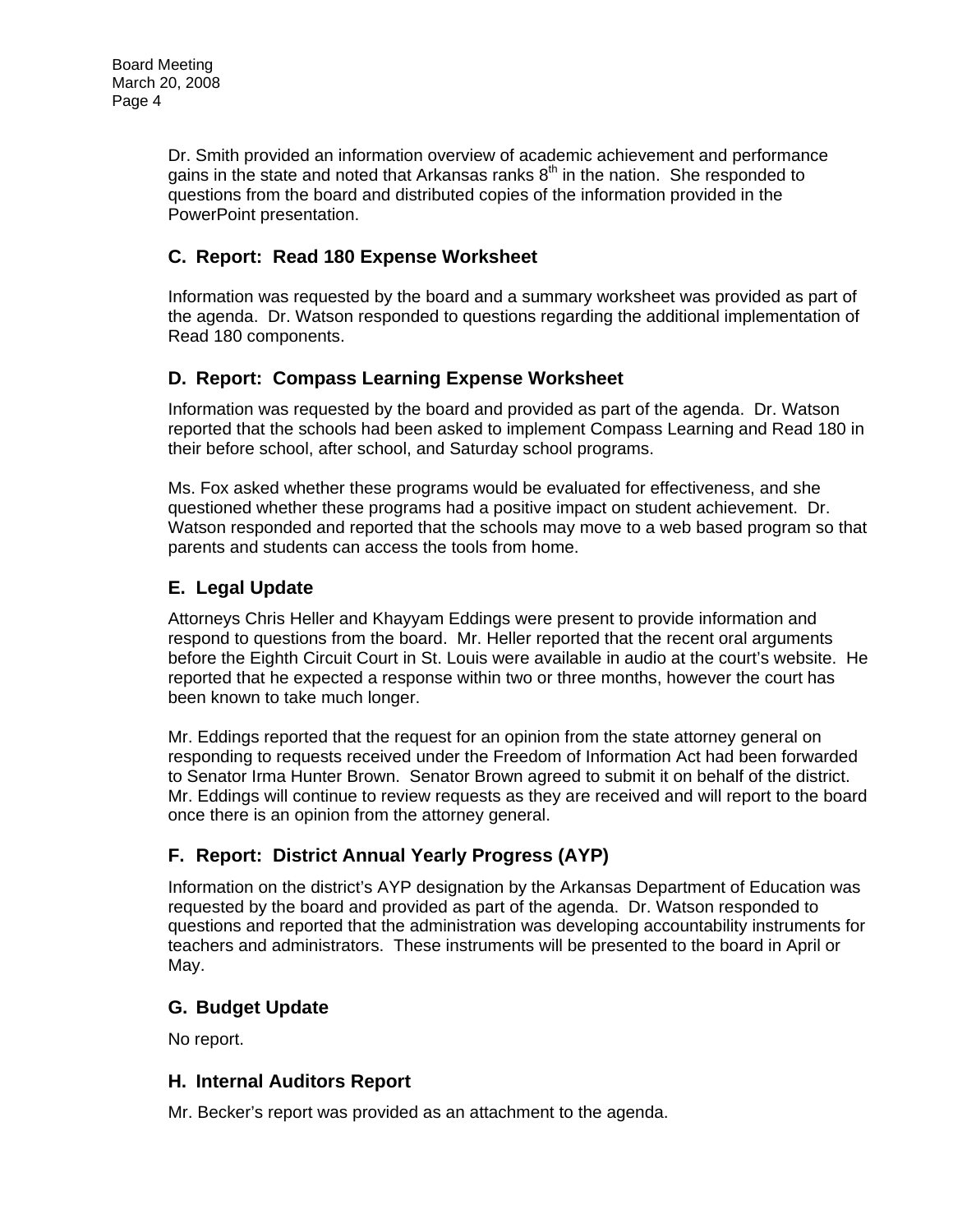### **V. APPROVAL OF ROUTINE MATTERS**

#### **A. Minutes**

The minutes from meetings held on February 28<sup>th</sup> and March  $6<sup>th</sup>$  were presented for the board's review and approval. Ms. Fox moved to approve the minutes as submitted. Ms. Curry seconded the motion and it **carried unanimously**.

### **VI. ADMINISTRATION**

### **A. Review and Approval of New Position: Assistant to the Internal Auditor**

The board requested an opportunity to review information and discuss the creation of a new position to provide support to the Internal Auditor. A job description was developed and was attached to the board's agenda. Mr. Becker had presented justification for his position directly to board members prior to the meeting. Dr. Daugherty moved to approve the request; Mr. Armstrong seconded the motion.

Ms. Fox spoke in opposition to the motion stating specifically that it's difficult to justify expenditures that are not directly related to classroom instruction. She asked the board to wait until Mr. Becker's performance evaluation is conducted and to then base the decision on an identified auditing schedule.

Mr. Berkley questioned the qualifications listed in the job description and noted that it did not appear to be a clerical support position, but one that required an accounting degree and experience.

Mr. Kurrus stated concerns with the accountability measures established by the board for the existing Internal Auditor's position, and whether this additional position was necessary at this late in the budget year. He asked for the superintendent to make a recommendation regarding new positions and to include those in the budget proposal that will come before the board for the next school year.

Dr. Daugherty and Dr. Mitchell spoke in support of the motion and in support of the work Mr. Becker has performed in the past. They agreed that it was the board's responsibility to evaluate Mr. Becker and to establish a schedule for auditing needs. The motion was called, and it **carried 4-3**, with Mr. Berkley, Ms. Fox and Mr. Kurrus voting no.

### **VII. EDUCATIONAL SERVICES**

### **A. Secondary Social Studies Textbook Adoption**

The district's Secondary Social Studies Textbook adoption committee began in November 2007, reviewing and selecting social studies materials for instruction in grades six through twelve. The committee provided their recommendations for the board's review and approval and detailed information was provided in the agenda. Mr. Kurrus moved to approve the selections of the Social Studies Textbook committee; Ms. Curry seconded the motion and it **carried unanimously**.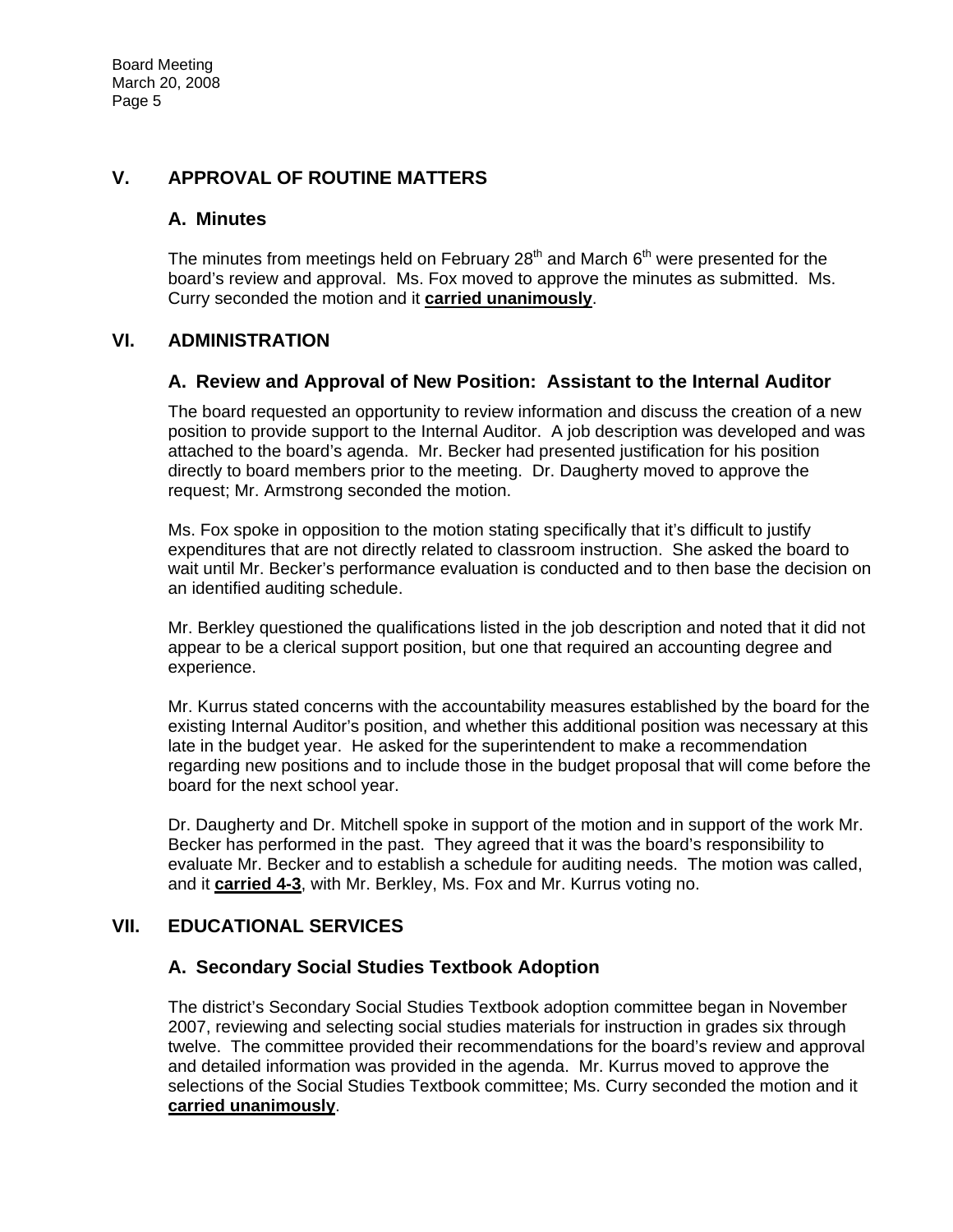### **B. Arkansas Department of Education – Grant Submissions: School Improvement Fund**

Two grant applications were submitted to the Arkansas Department of Education on Monday, March 3, 2008. These grants would provide professional development, transportation and curriculum materials for summer programs for students at Cloverdale and Mabelvale Middle Schools. These grants are specifically for schools in Year 3 of School Improvement. The request for Cloverdale Middle School was in the amount of \$99,939; the Mabelvale request was in the amount of \$99,672. The board was asked to support the submission of these grants. Ms. Fox made a motion to support the grant applications. Mr. Berkley seconded the motion and it **carried unanimously**.

# **C. Arkansas Better Chance for School Success Grant Proposal**

The board was asked to approve the renewal application for a grant from the Arkansas Better Chance for School Success (ABCSS) program. The grant request was in the amount of \$5,500,000 for 2008-2009, and would provide additional classrooms for three-year-old students. The district would be required to match this grant at 40%, however the district funding currently allocated for this program already exceed that amount. Ms. Curry moved to approve the submission; Dr. Daugherty seconded the motion and it **carried unanimously.**

# **D. Federal Grant Submission: Carol White Physical Education Program**

The U. S. Department of education offered the Carol White Physical Education Program grant for the purpose of expanding or enhancing physical education programs in grades kindergarten through twelfth grades. The district's application is a collaborative effort of the district's Nutrition and Physical Activity Advisory Committee partners. The three-year award would provide \$500,000 for instruction in physical education, nutrition, and professional development for teachers. Ms. Fox made a motion to approve the grant submission; Dr. Daugherty seconded the motion and it **carried unanimously**.

# **E. Federal Grant Submission: Full Service Community Schools Program**

The Full-Service community Schools program establishes partnerships between schools and community-based organizations and public or private entities. The grant application requested five-year funding in the amount of \$500,000. The funds would be used to establish and expand services at Hall High School to assist students who have been suspended and are returning to their regular school setting. Mental health counseling, mentoring services, community service programs, academic enrichment, nutrition services and career counseling are included in the proposal. Ms. Fox moved to approve the submission. Dr. Daugherty seconded the motion and it **carried unanimously.**

# **VIII. SCHOOL SERVICES**

### **A. West Little Rock School Update: Architects' Project Delivery Schedule and LRSD Implementation Timeline**

The board requested information on estimated timetables for completion of the new west Little Rock school. Two schedules were provided: one from the architectural firm and one from the district administration. Board members requested a shorter time frame for completion, with the ideal being a completion date which allows classes to begin in the fall of the 2010-2011 school year.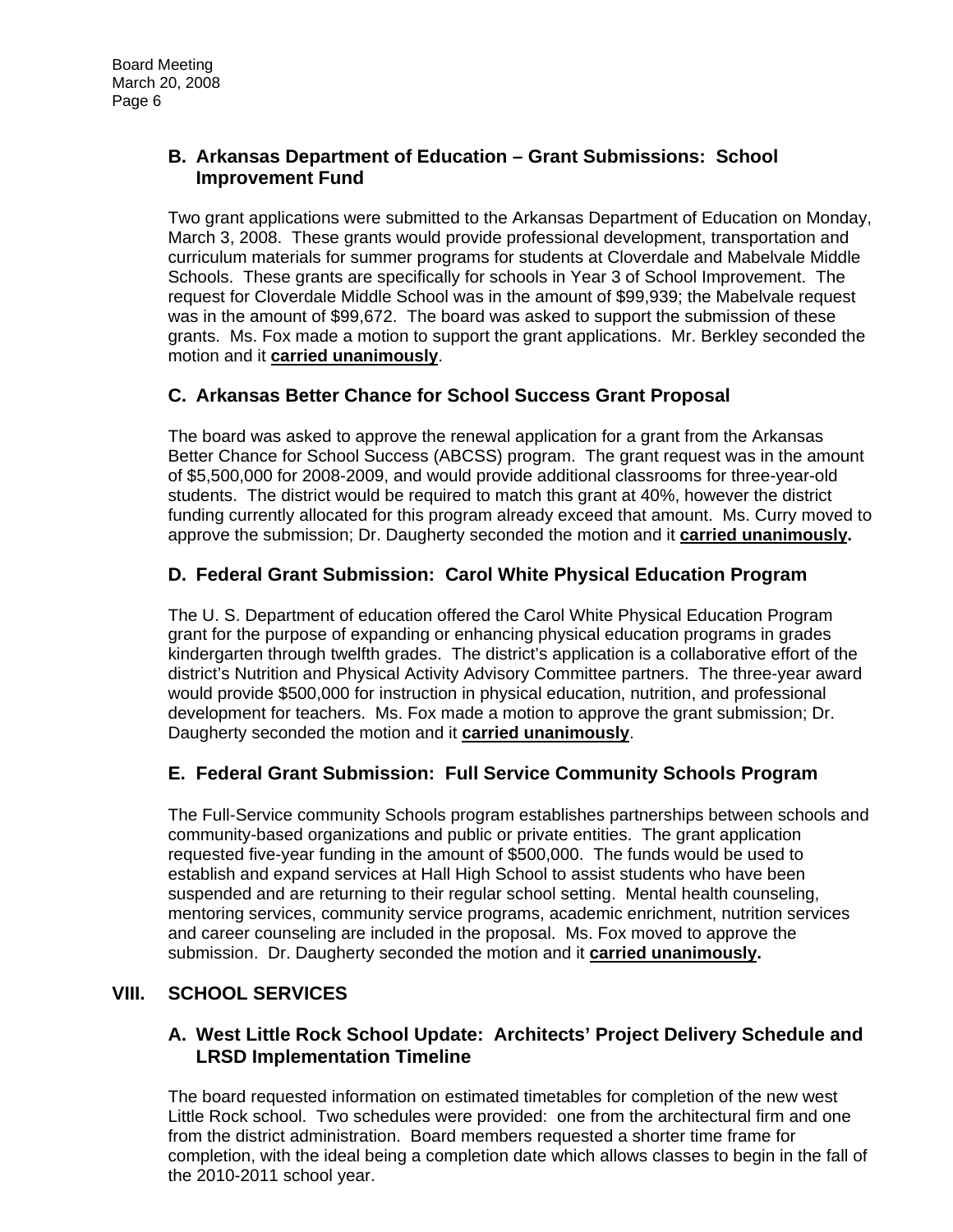## **IX. HUMAN RESOURCES**

## **A. Custodial Bargaining Unit Election**

Board policy requires submission of a petition calling for an election to be held among members of a group who wish to establish a union represented bargaining unit. The administration recommended May 15, 2008 as the date to call a representative election of employees who make up the custodial unit. Dr. Daugherty moved to approve the recommended date. Ms. Curry seconded the motion and it **carried unanimously**.

### **B. Personnel Changes**

Routine personnel changes were provided as an attachment to the board's agenda. Dr. Daugherty made a motion to accept the personnel changes presented; Mr. Armstrong seconded the motion and it **carried unanimously**.

## **C. Update: Chief Financial Officer Vacancy**

Board members requested an update on the search for a Chief Financial Officer. Dr. Watson reported that the position had been re-advertised. The applications are being reviewed and interviews will be done once a viable candidate has been identified.

*The board recessed briefly at 7:45 p.m. and reconvened at 8:00 p.m.* 

### **D. Contract – Superintendent of Schools**

Mr. Armstrong made a motion to reorder the agenda and to move *Item IX. D. Contract - Superintendent of Schools,* to the end of the agenda. Ms. Curry seconded the motion to reorder the agenda and it **carried unanimously.** Action on this item was taken as the last item on the agenda and will be reported later in these minutes.

# **X. FINANCE & SUPPORT SERVICES**

### **A. Donations of Property**

The Board was asked to approve the acceptance of recent donations to schools and departments within the District. The donations are listed in the following chart. Mr. Berkley read the listing of donated items. Ms. Fox made a motion to accept the donated items, Ms. Curry seconded the motion and it **carried unanimously**.

| טוועוועש                                         |                                                        |                                                                                                     |  |
|--------------------------------------------------|--------------------------------------------------------|-----------------------------------------------------------------------------------------------------|--|
| <b>SCHOOL/DEPARTMENT</b>                         | <b>ITEM</b>                                            | <b>DONOR</b>                                                                                        |  |
| Jefferson Elementary                             | \$500.00 grant for the Art Program                     | AR Community Foundation / Kay<br>and Mahlon Maris Family<br>Endowment in memory of Marjorie<br>Gage |  |
| Metropolitan Career &<br><b>Technical Center</b> | 1994 Honda ACC, 4-door vehicle<br>valued at \$2,800.00 | Regina Favors                                                                                       |  |

**DONATIONS**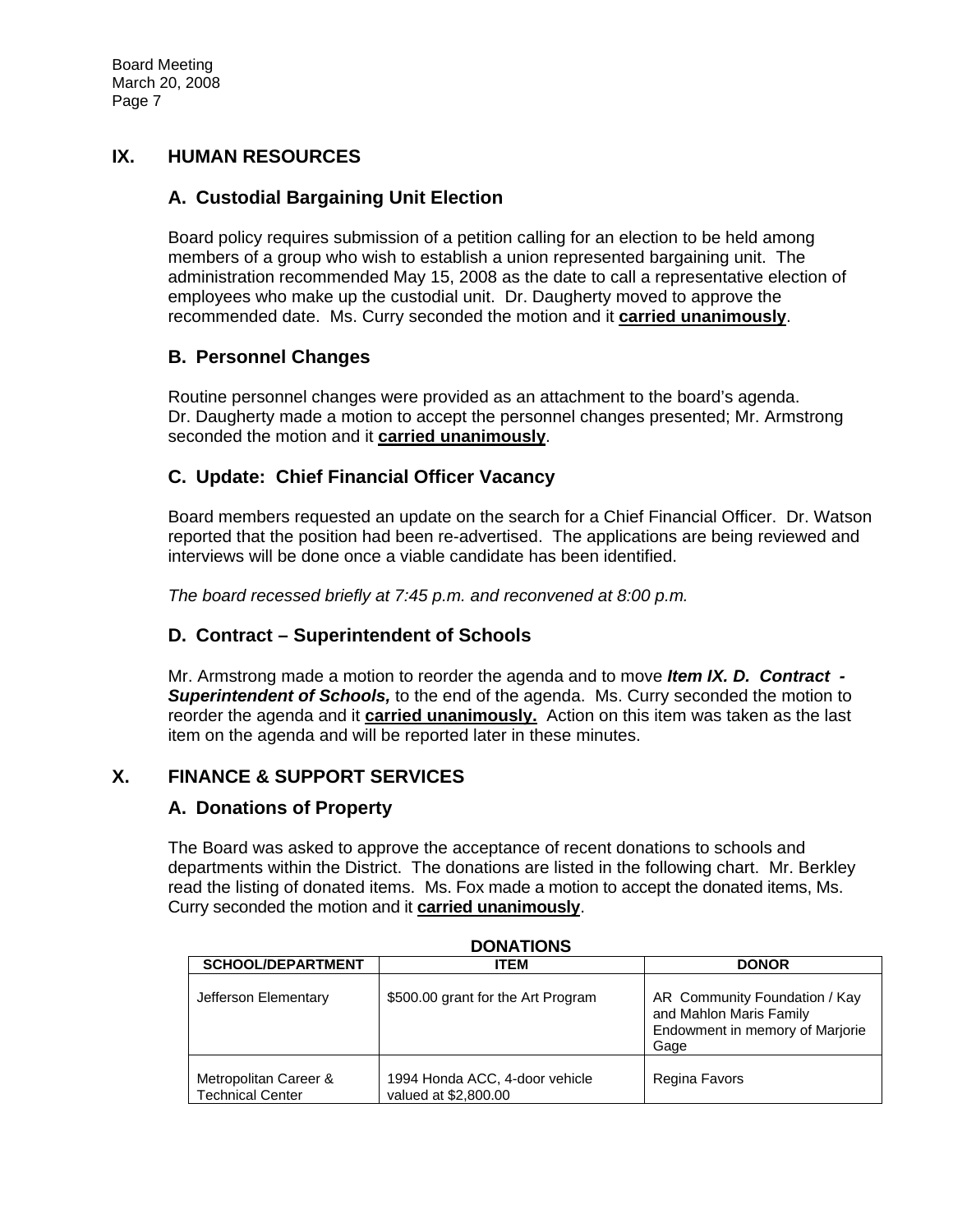#### **DONATIONS (continued)**

| <b>SCHOOL/DEPARTMENT</b>   | ITEM                                                                                                                | <b>DONOR</b>                                         |
|----------------------------|---------------------------------------------------------------------------------------------------------------------|------------------------------------------------------|
| <b>Wilson Elementary</b>   | \$500.00 cash to supplement the United<br>Way funds for providing uniforms and<br>other personal items for students | St. Andrew's Church                                  |
| <b>Woodruff Elementary</b> | \$200.00 cash to be used for incentives<br>and materials for faculty and staff                                      | Day Spring Behavioral Health<br>Services of Arkansas |

# **B. Appointment of District Treasurer**

Arkansas Code 6-13-701 (b) requires board approval of the appointment of the District Treasurer. This position became vacant upon the retirement of the Chief Financial Officer. Dr. Watson recommended appointment of *Jean Ring,* Director of Finance and Accounting, as the District's Treasurer. Mr. Berkley moved to approve the superintendent's recommendation; Ms. Curry seconded the motion and it **carried unanimously**.

## **C. Mitchell School Resolution**

The board accepted an offer from the Wright Avenue Neighborhood Association to purchase the Mitchell School property on September 13, 2007. The Wright Avenue Neighborhood Association assigned right of purchase to Dr. George Blevins who made an offer in the amount of \$200,000. In order to close the sale of this property, a properly executed and approved resolution was presented for the board's adoption. Dr. Daugherty moved to approve the resolution presented; Mr. Armstrong seconded the motion.

Ms. Fox spoke in opposition to the motion and read portions of the letter from the city of Little Rock expressing interest in using the Mitchell facility for city services. Mr. Berkley also spoke in opposition, stating that it was not entirely clear whether the Wright Avenue community was supportive of the sale to Dr. Blevins. Both Ms. Fox and Mr. Berkley expressed confidence in the commitment from the city of Little Rock to purchase the property and stated that it appeared the community was in favor of the offer made by the city of Little Rock.

The district's real estate consultant, Stuart Mackey from The Hathaway Group, responded to questions from board members. Attorney Khayyam Eddings assured the board that the terms of the existing contact with the Wright Avenue Neighborhood Association and Dr. Blevins were conditional upon approval of the resolution before the board.

The vote was **4-3 in favor** of the motion to approve the resolution with Mr. Berkley, Ms. Fox and Mr. Kurrus voting in opposition.

### **D. Mitchell Property – Addendum to Offer & Acceptance**

In conjunction with the sale of the property at Mitchell School, Dr. Blevins submitted an addendum to the original offer and acceptance which would extend the date of closing to no later than April 10, 2008. The addendum was provided for the board's consideration with no recommendation from the administration. Mr. Mackey, Mr. Eddings and Dr. Blevins responded to questions from the board. Dr. Daugherty made a motion to approve the addendum; Mr. Armstrong seconded the motion and it **carried 4-3,** with Mr. Berkley, Ms. Fox and Mr. Kurrus voting no.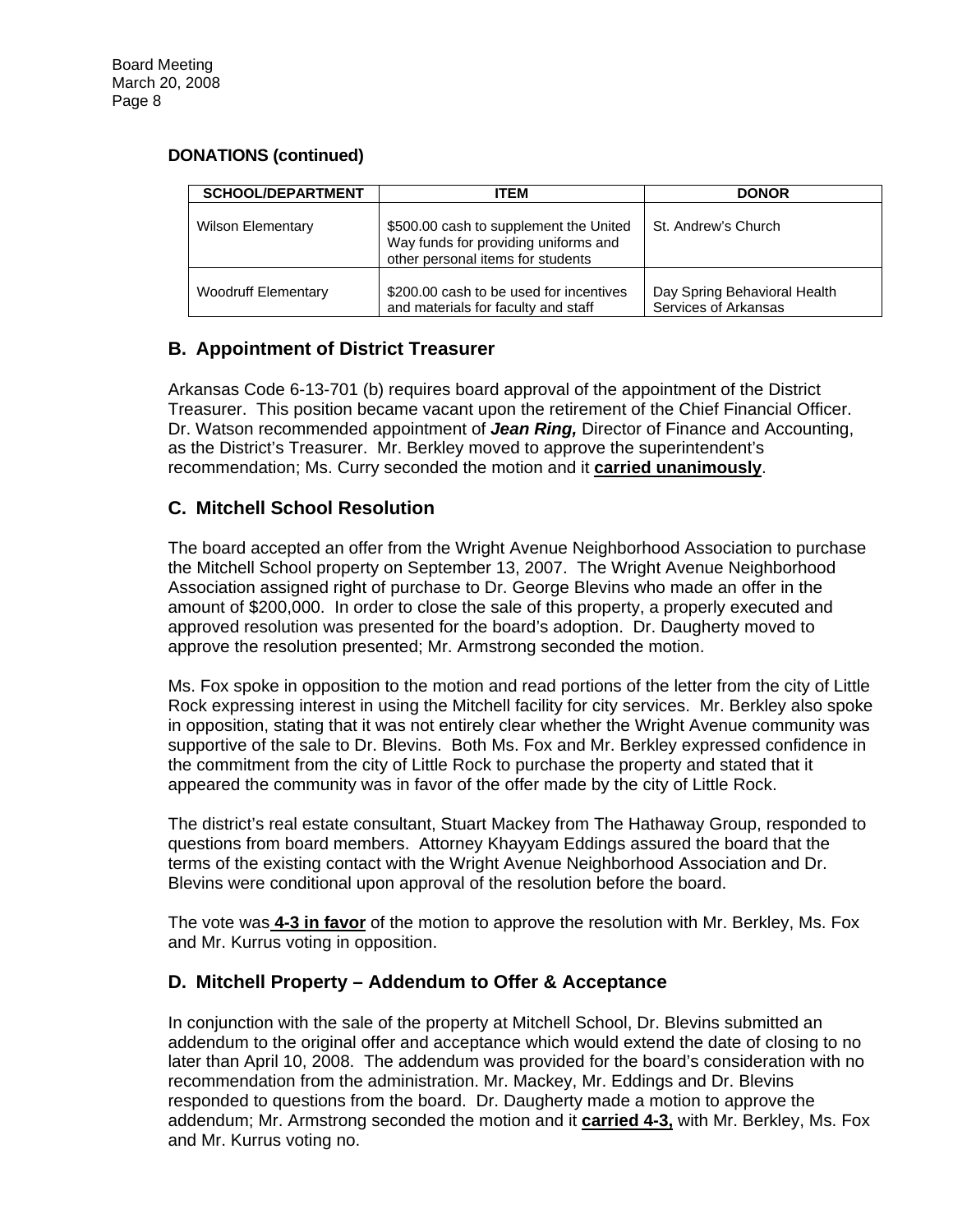### **E. Monthly Financial Reports**

The routine monthly financial reports were provided as attachments to the agenda. There were no additional questions or requests for information.

## **XI. HEARINGS**

### **A. Student Expulsion Recommendations**

The board went into a closed session 8:15 p.m. to consider student disciplinary recommendations.

Students #1 and #2 were involved in an incident at Hall High School on January 9, 2008. They were found in possession of a firearm on school property. The weapon was not taken into the school building, but was found locked in the trunk of Student #1's vehicle. Arkansas laws and LRSD policy mandates expulsion for one calendar year for violation of the weapons policy.

Student #1 was recommended for expulsion for one calendar year and assignment to an alternative learning environment. Mr. Armstrong made a motion to accept the recommendation. Ms. Curry seconded the motion and it **carried unanimously.**

Student #2 was also recommended for expulsion for one calendar year and assignment to an alternative learning environment. Dr. Daugherty made a motion to accept the recommendation; Ms. Curry seconded the motion and it **carried unanimously**.

### **EXECUTIVE SESSION**

Ms. Curry made a motion to convene an executive session to discuss personnel matters. Dr. Daugherty seconded the motion and it **carried unanimously**. The closed session began at 8:20 p.m. The board returned from executive session at 8:45 p.m. and reported no action was taken.

Dr. Daugherty made a motion to extend a three-year contract to Dr. Watson to serve as superintendent of the LRSD; Ms. Curry seconded the motion.

Mr. Kurrus questioned whether the terms of the contract had been specified, if the motion intended was to be one that would move the board into negotiation of a contract, and whether the intent was to offer a three year contract which would begin at the end of the current contract term.

Mr. Kurrus expressed commitment to support Dr. Watson and he clarified the intent of his questions as related only to matters of process and procedures. He asked that the board consider the benefits of an open, fair, and transparent process that placed value on community input and discussion. He requested that the motion be to contract with Dr. Watson to serve as superintendent for a period of one year and to then re-evaluate the selection and the process used at the end of that one year term.

Ms. Fox agreed with comments made by Mr. Kurrus and asked that the board consider developing a selection process in order to build a firm foundation for the next superintendent. She also expressed support for Dr. Watson, but stated that she felt that taking action without advance planning and notice would continue to diminish the trust of the community.